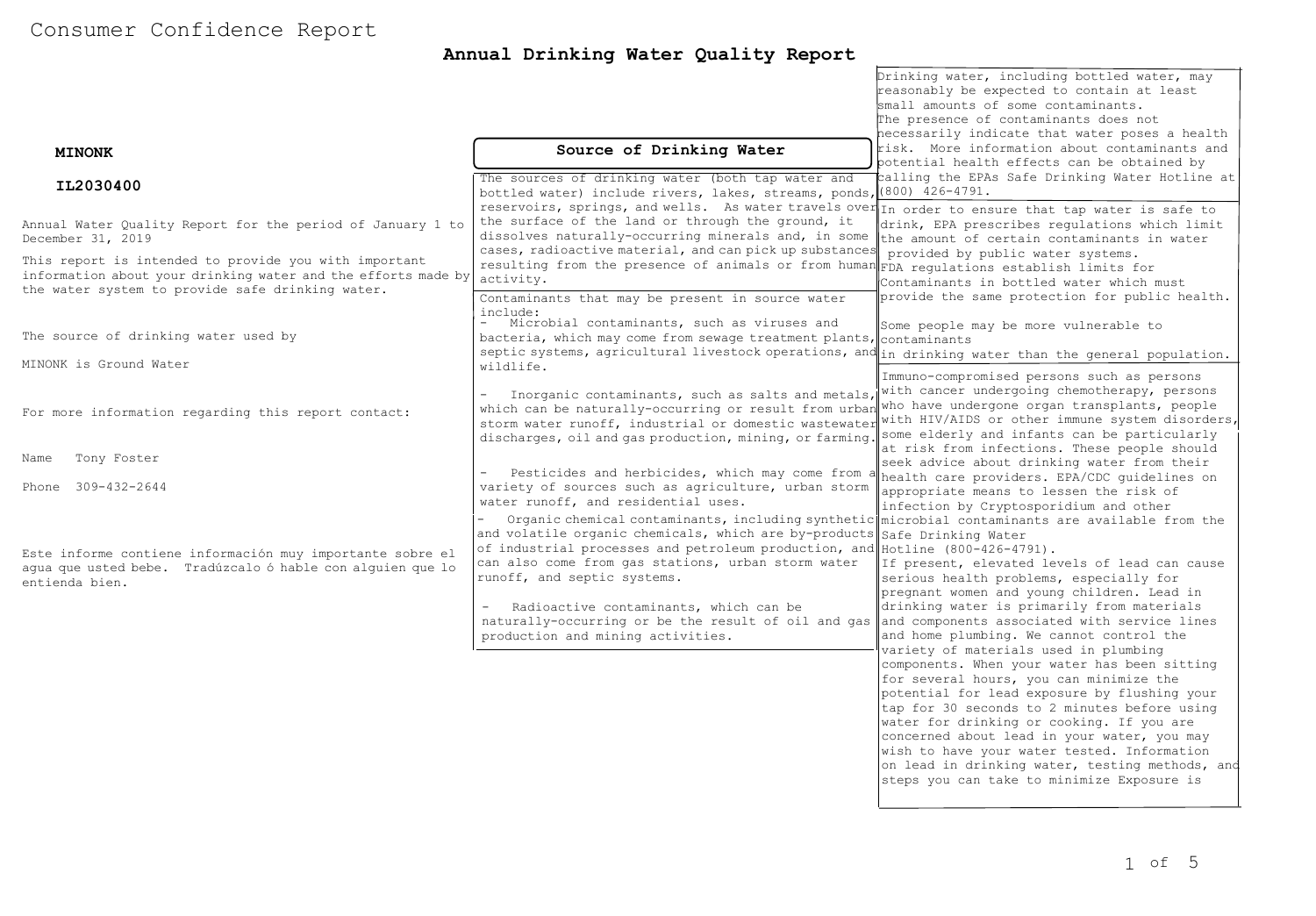#### **Source Water Information**

| Source Water Name | Type of Water | Report Status Location |                                                          |
|-------------------|---------------|------------------------|----------------------------------------------------------|
| WELL 1 (31427)    | GW            | Active                 | IN CITY LIMITS                                           |
| WELL 2 (31428)    | GW            | Active                 | IN CITY LIMITS                                           |
| WELL 3 (00132)    | GW            | Active                 | IN CITY LIMITS                                           |
| WELL 4 (01499)    | GW            | Active                 | NW CORNER OF CITY PARK<br>NORTH WEST CORNER OF CITY PARK |

#### **Source Water Assessment**

We want our valued customers to be informed about their water quality. If you would like to learn more, please feel welcome to attend any of our regularly scheduled meetings. The source water assessment for our supply has been completed by the Illinois EPA. If you would like a copy of this information please stop by City Hall or call our water operator at 309-432-2644. To view a summary version of the completed Source Water Assessments, including: Importance of Source Water; Susceptibility to Contamination Determination; and documentation/recommendation of Source Water Protection Efforts, you may access the Illinois EPA website at http://www.epa.state.il.us/cgi-bin/wp/swap-fact-sheets.pl.

Source of Water: MINONK To determine Minonk's susceptibility to contamination, a Well Site Survey, published in 1991 by the Illinois EPA, was reviewed. Based on the information contained in this document, three potential sources of groundwater contamination are present that could pose a hazard to groundwater pumped by the Minonk community water supply wells. These include one grain elevator, one above ground petroleum storage, and one below ground petroleum storage. Information received from the city indicated that the below ground petroleum storage (map code 01207) has been removed and the grain elevator is no longer in existence. The information received from the City of Minonk also indicated that the following possible fuel tank contamination sources have been removed: IEMA #20001075 (Young Chevrolet Company), #891958 (City of Minonk), #892210 (D&D Scrap Tire), #903442 (Fieldcrest C.U.S.D. #6).The Illinois EPA has determined that Minonk wells #1, #2, and #3 are not susceptible to IOC, VOC, or SOC contamination. This determination is based on a number of criteria including: monitoring conducted at the well, monitoring conducted at the entry point to the distribution system, and the available hydrogeologic data for the well. In anticipation of the U.S. EPA's proposed Ground Water Rule, the Illinois EPA has determined that the City of Minonk water supply is not vulnerable to viral contamination. This determination is based upon the evaluation of the following criteria during the Vulnerability Waiver Process: the wells are properly constructed with sound integrity and proper site conditions, there is a hydrogeologic barrier that restricts pathogen movement, all potential routes and sanitary defects have been mitigated such that the source water is adequately protected, monitoring data did not indicate a history of disease outbreak, and the sanitary survey of the water supply did not indicate a viral contamination threat. However, having stated this, the U.S. EPA is proposing to require States to identify systems in karst, gravel, and fractured bedrock aquifer systems as sensitive. Water systems utilizing these aquifer types would be required to perform routine source water monitoring. Because the facility's wells are constructed in a confined aquifer, which should provide an adequate degree of protection to prevent the movement of pathogens into the wells, well hydraulics were not considered to be a significant factor in the vulnerability determination.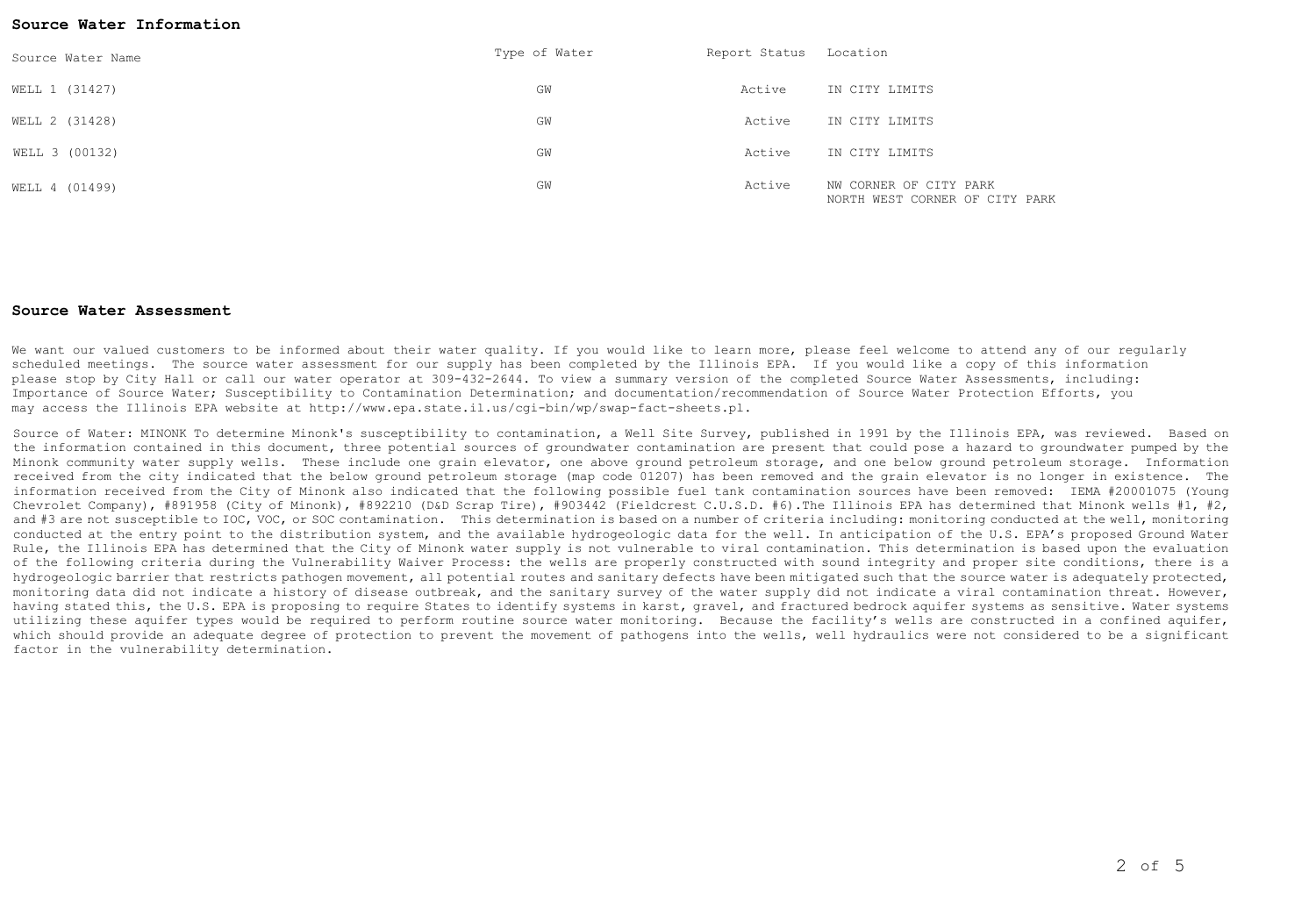## **Lead and Copper**

#### Definitions:

Action Level Goal (ALG): The level of a contaminant in drinking water below which there is no known or expected risk to health. ALGs allow for a margin of safety. Action Level: The concentration of a contaminant which, if exceeded, triggers treatment or other requirements which a water system must follow.

| Lead and Copper | Date Sampled | MCLG | Action Level<br>(AL) | 90th<br>Percentile |     | # Sites Over AL Units Violation Likely Source of Contamination                                                |
|-----------------|--------------|------|----------------------|--------------------|-----|---------------------------------------------------------------------------------------------------------------|
| Copper          | 2019         |      |                      | 0.092              | ppm | Erosion of natural deposits; Leaching from wood<br>preservatives; Corrosion of household plumbing<br>svstems. |

### **Water Quality Test Results**

| Definitions:                                    | The following tables contain scientific terms and measures, some of which may require explanation.                                                                                                                                                                         |
|-------------------------------------------------|----------------------------------------------------------------------------------------------------------------------------------------------------------------------------------------------------------------------------------------------------------------------------|
| Avq:                                            | Requlatory compliance with some MCLs are based on running annual average of monthly samples.                                                                                                                                                                               |
| Level 1 Assessment:                             | A Level 1 assessment is a study of the water system to identify potential problems and determine (if possible) why total<br>coliform bacteria have been found in our water system.                                                                                         |
| Level 2 Assessment:                             | A Level 2 assessment is a very detailed study of the water system to identify potential problems and determine (if possible)<br>why an E. coli MCL violation has occurred and/or why total coliform bacteria have been found in our water system on multiple<br>occasions. |
| Maximum Contaminant Level or MCL:               | The highest level of a contaminant that is allowed in drinking water. MCLs are set as close to the MCLGs as feasible<br>using the best available treatment technology.                                                                                                     |
| Maximum Contaminant Level Goal or MCLG:         | The level of a contaminant in drinking water below which there is no known or expected risk to health. MCLGs allow for<br>a margin of safety.                                                                                                                              |
| Maximum residual disinfectant level or<br>MRDL: | The highest level of a disinfectant allowed in drinking water. There is convincing evidence that addition of a disinfectant<br>is necessary for control of microbial contaminants.                                                                                         |
| or MRDLG:                                       | Maximum residual disinfectant level goal The level of a drinking water disinfectant below which there is no known or expected risk to health. MRDLGs do not reflect<br>the benefits of the use of disinfectants to control microbial contaminants.                         |
| na:                                             | not applicable.                                                                                                                                                                                                                                                            |
| mrem:                                           | millirems per year (a measure of radiation absorbed by the body)                                                                                                                                                                                                           |
| ppb:                                            | micrograms per liter or parts per billion - or one ounce in 7,350,000 gallons of water.                                                                                                                                                                                    |
| ppm:                                            | Milligrams per liter or parts per million - or one ounce in 7,350 gallons of water.                                                                                                                                                                                        |
| Treatment Technique or TT:                      | A required process intended to reduce the level of a contaminant in drinking water.                                                                                                                                                                                        |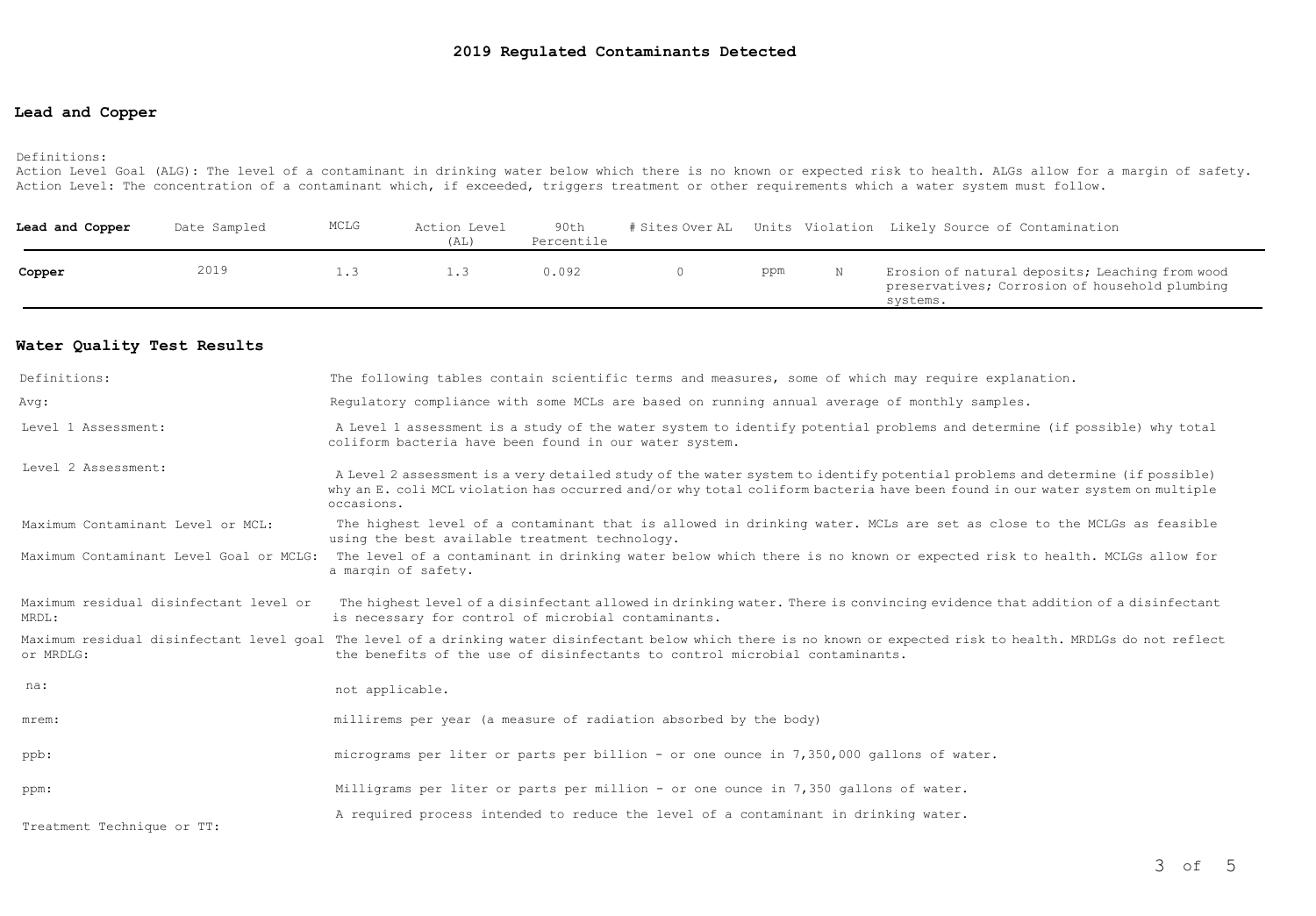| Disinfectants and<br>Disinfection<br><b>By-Products</b> | Collection<br>Date | Highest Level<br>Detected | Range of Levels<br>Detected | MCLG                     | MCL |                |                 | Units Violation Likely Source of Contamination                                                                                   |
|---------------------------------------------------------|--------------------|---------------------------|-----------------------------|--------------------------|-----|----------------|-----------------|----------------------------------------------------------------------------------------------------------------------------------|
| Chlorine                                                | 2019               | 0.9                       | $0.6 - 0.9$                 | $MRDLG = 4$              |     | $MRDL = 4 ppm$ | N               | Water additive used to control microbes.                                                                                         |
| Haloacetic Acids (HAA5)                                 | 2019               | $\mathbf{1}$              | $1.41 - 1.41$               | No goal for<br>the total | 60  | ppb            | $\mathbb N$     | By-product of drinking water disinfection.                                                                                       |
| Total Trihalomethanes<br>(TTHM)                         | 2019               | $7^{\circ}$               | $6.65 - 6.65$               | No goal for<br>the total | 80  | ppb            | N               | By-product of drinking water disinfection.                                                                                       |
| Inorganic Contaminants                                  | Collection<br>Date | Highest Level<br>Detected | Range of Levels<br>Detected | MCLG                     | MCL |                | Units Violation | Likely Source of Contamination                                                                                                   |
| Arsenic                                                 | 01/12/2018         | 2.9                       | $2.9 - 2.9$                 | $\circ$                  | 10  | ppb            | N               | Erosion of natural deposits; Runoff from<br>orchards; Runoff from glass and electronics<br>production wastes.                    |
| Barium                                                  | 01/12/2018         | 0.01                      | $0.01 - 0.01$               | $\overline{2}$           | 2   | ppm            | N               | Discharge of drilling wastes; Discharge from<br>metal refineries; Erosion of natural deposits.                                   |
| Chromium                                                | 01/12/2018         | 6.4                       | $6.4 - 6.4$                 | 100                      | 100 | ppb            | $_{\rm N}$      | Discharge from steel and pulp mills; Erosion<br>of natural deposits.                                                             |
| Fluoride                                                | 01/12/2018         | 0.823                     | $0.823 - 0.823$             | 4                        | 4.0 | ppm            | $\mathbf N$     | Erosion of natural deposits; Water additive<br>which promotes strong teeth; Discharge from<br>fertilizer and aluminum factories. |
| Iron                                                    | 01/12/2018         | 0.049                     | $0.045 - 0.049$             | 1.0                      |     | ppm            | $\mathbb N$     | This contaminant is not currently regulated<br>by the USEPA. However, the state regulates.<br>Erosion of natural deposits.       |
| Manganese                                               | 01/12/2018         | 1.4                       | $1.4 - 1.4$                 | 150                      | 150 | ppb            | $\mathbf N$     | This contaminant is not currently regulated<br>By the USEPA. However, the state regulates.<br>Erosion of natural deposits.       |

## **Regulated Contaminants**